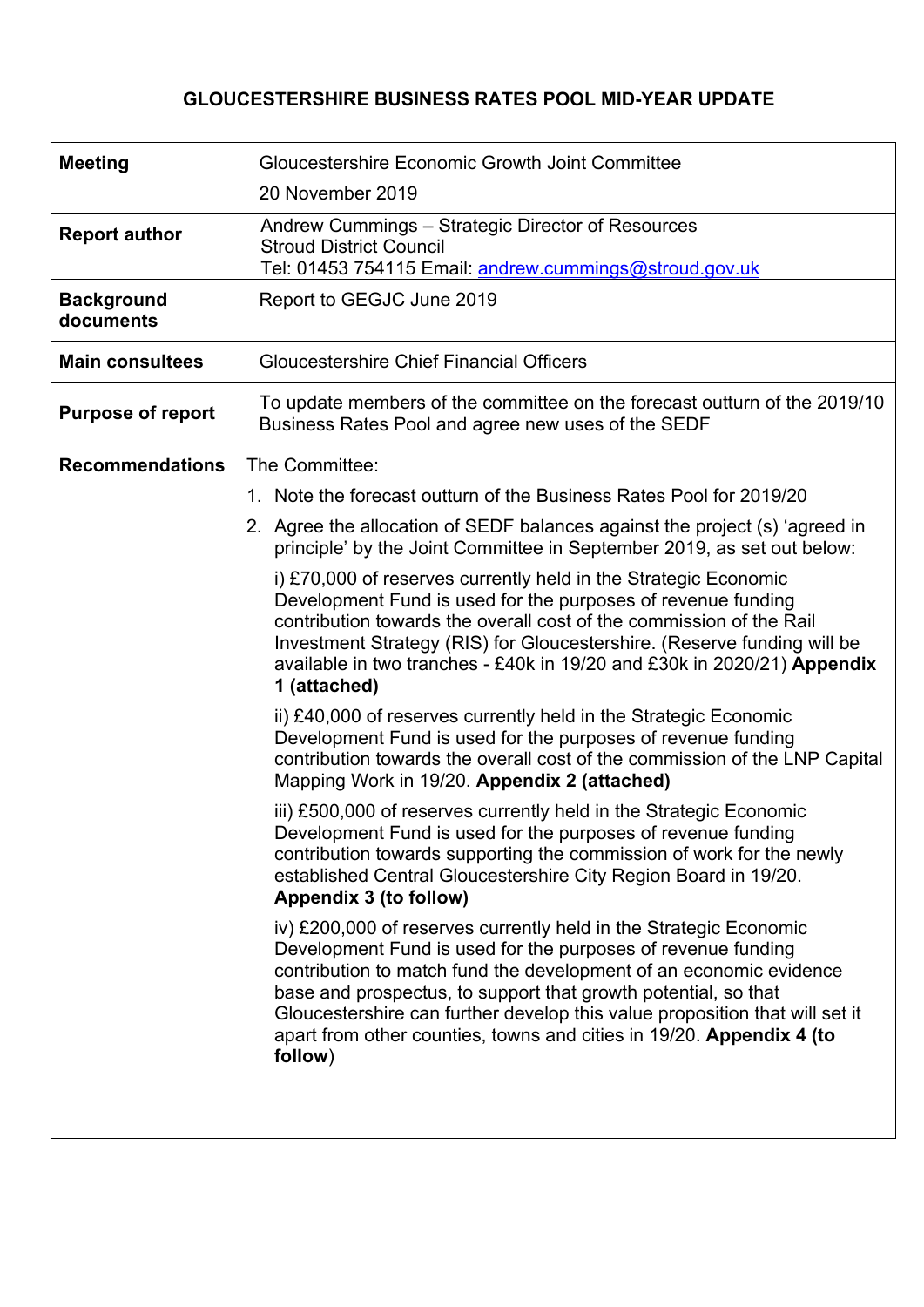| <b>Reasons for</b><br>recommendations  | To update the Committee on the forecast for the Business Rates Pool     |
|----------------------------------------|-------------------------------------------------------------------------|
| <b>Resource</b><br><b>Implications</b> | There are no resource implications to implementing this recommendation. |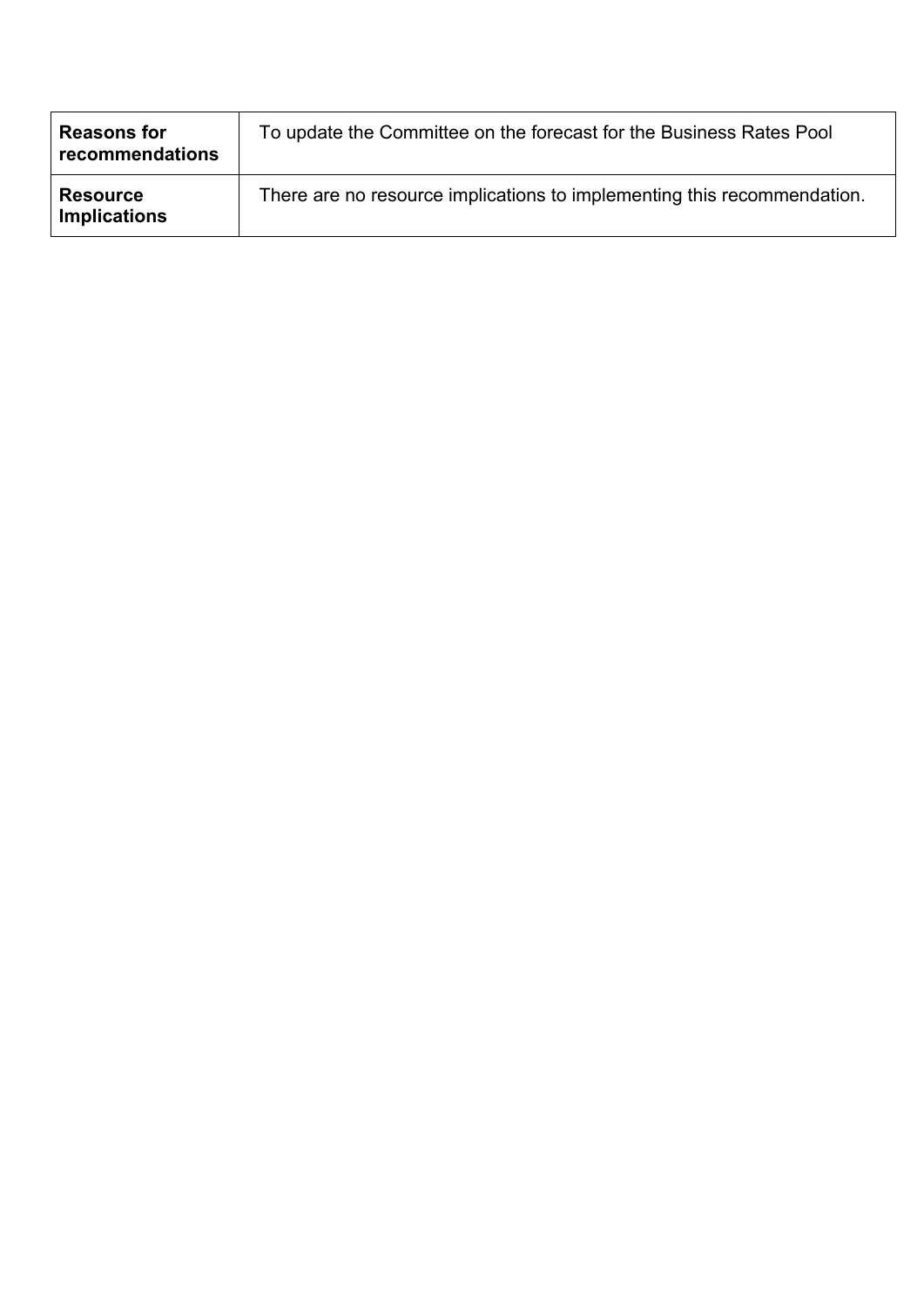## **Background**

- 1. After the end of the Business Rates Pilot Gloucestershire is again operating as a pool, including all of the Districts.
- 2. The last update report to this Committee predicted that there would be a gain from the pool to the Strategic Economic Development Fund (SEDF) of £643k in 2019/20.

#### **Financial Forecast – Business Rates Pool**

- 3. Mid-year forecasts have been prepared by each of the districts for business rates to be collected for the year which have been collated to produce a forecast outturn for the pool. The current prediction is that the gain from pooling will be £3.6m across the County which will result in a transfer to the SEDF of £720k.
- 4. The distribution of the pool benefit, which is based on the previously agreed methodology, is set out in the table below.

| <b>Distribution</b>                                                                        | 19/20<br>forecast<br><b>Outturn</b> |
|--------------------------------------------------------------------------------------------|-------------------------------------|
| Strategic Economic Development Fund (as<br>administered by GEGJC)                          | £720k                               |
| District Councils (for financial resilience or<br>other uses including growth initiatives) | £2.303m                             |
| County Council (for financial resilience or<br>other uses including growth initiatives)    | £577k                               |
| <b>Total Pilot Gain</b>                                                                    | £3.6m                               |

5. This figure will continue to be monitored throughout the financial year with the final figure being known after year end audit procedures have been completed at all districts during 2020.

#### **Future of the Business Rates Pool**

- 6. The recent one year spending review from the Government has delayed the reforms to the Business rates Retention system by one year. The impact of this is that pooling continues to generate a financial benefit during the 2020/21 year. This was not expected in previous pool forecasts.
- 7. As designated pool lead Stroud DC has confirmed to government on behalf of Gloucestershire that we wish the pool to continue into 2020/21.
- 8. This extension generates an additional year of income to the SEDF. Early forecasts put this benefit at £723k which has been incorporated in the long term projection for the SEDF at Appendix A.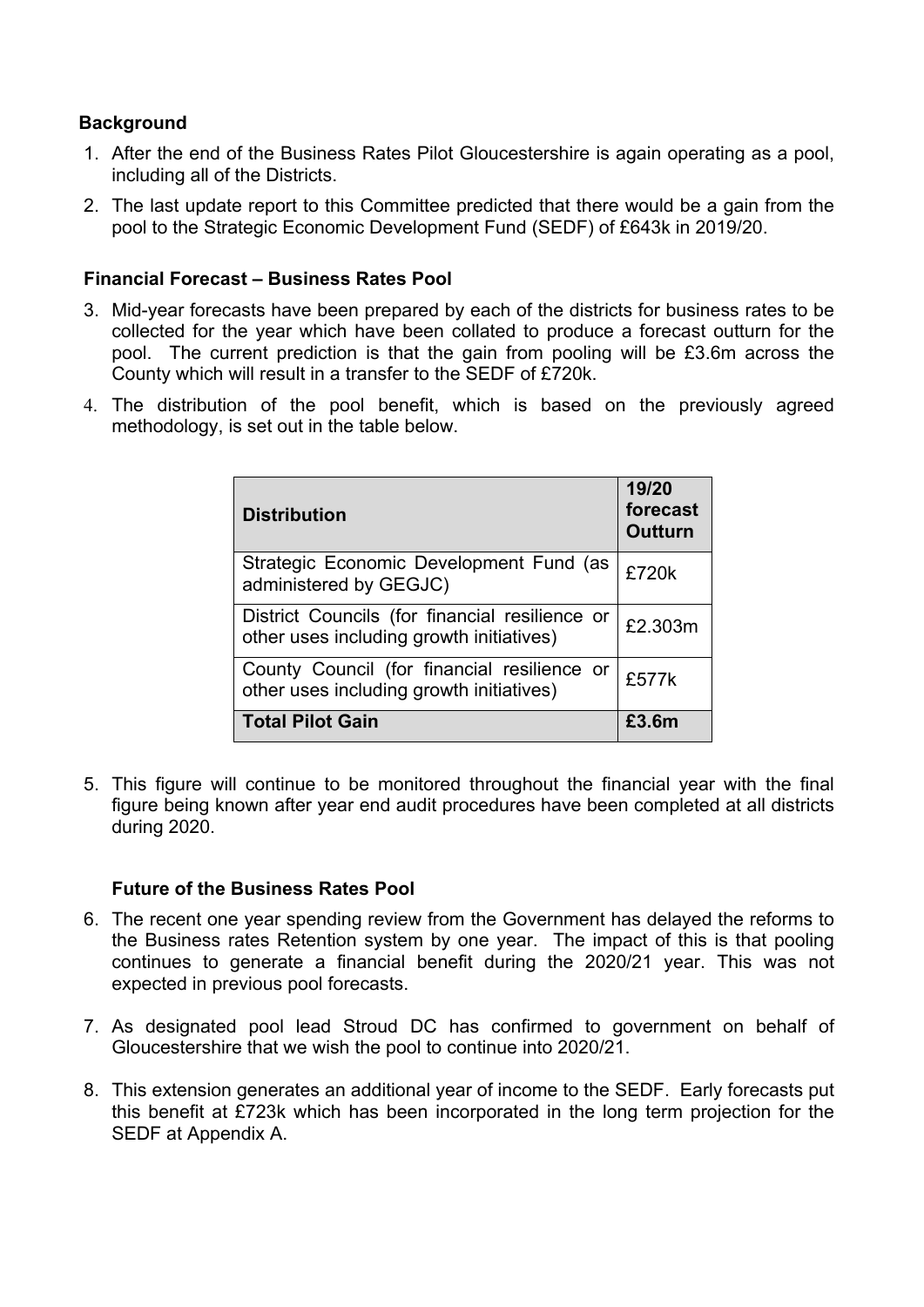### **New Proposed Funding Requests for SEDF**

#### 9. *Rail Investment Strategy*

The Gloucestershire Chief Executives Group, at its meeting in June, had agreed in principle, to providing the further £70,000 required to complete the proposed two phased approach for the Rail Study Commission. At their meeting in September 2019, GEGJC briefly considered this funding request, raised as part of the Local Transport Plan Review item and presentation, for a funding contribution towards the commission of a Rail Investment Strategy for Gloucestershire, and gave 'in principle support' subject to ratification at this meeting.

The commission of a Rail Investment Strategy for Gloucestershire will establish the economic value in terms of gross added value and jobs created by enhancing rail services in Gloucestershire to major economic centres including London, Birmingham Bristol, Oxford, and Cardiff. The study will underpin GCC's priorities for rail investment in the County and inform the ongoing review of the Gloucestershire Local Transport Plan (LTP). It will also be a key part of the emerging Local Industrial Strategy (LIS). The attached SEDF Expression of Interest template (**Appendix 1**) provides more information about the Commission. Funding from GCC and the LEP had been identified and committed for the study, leaving a short fall of £70,000 to complete the two phases of the overall commission.

#### *10. LNP Natural Capital Mapping*

The LNP's Green Infrastructure Pledge has been implemented county-wide and has successfully recognised and integrated the importance of natural capital and Green Infrastructure in Gloucestershire at the policy level. This achievement has not yet transitioned into delivery on the ground. To ensure this is done in a coordinated manner, the LNP is developing a suite of tools. One of these is the Building with Nature standard, which is already being implemented across the County. Another is the Natural Capital Baseline map, for which the LNP is seeking a funding contribution to develop. The LNP has presented the Natural Capital Map concept to the SOG in September, and the full GEGJC has heard from Doug Hulyer and Jackie Jobes at the inception of this project some months before that. GFirst LEP has committed £10,000 to this project, the Environment Agency, GWT and LNP a further £5,000 each.

The LNP would like to request approval for release of a further £40,000 from the SEDF in principle on 20th Nov, pending approval from the SOG that the LNP has answered its questions sufficiently. The attached SEDF Expression of Interest template (**Appendix 2**) provides more information about the proposal.

#### 11. *Central Gloucestershire City Region Board*

The new Central Gloucestershire City Region Board, established by Leadership Gloucestershire and made up of Leaders and Chief Executives of the County Council, Tewkesbury Borough Council, Cheltenham Borough Council and Gloucester City and other partners, met for the first last week, and resolved to ask the GEGJC to allocate a one off sum of £500,000 to support their work. This will include some commissioning of additional resources to support their vision, and various pieces of work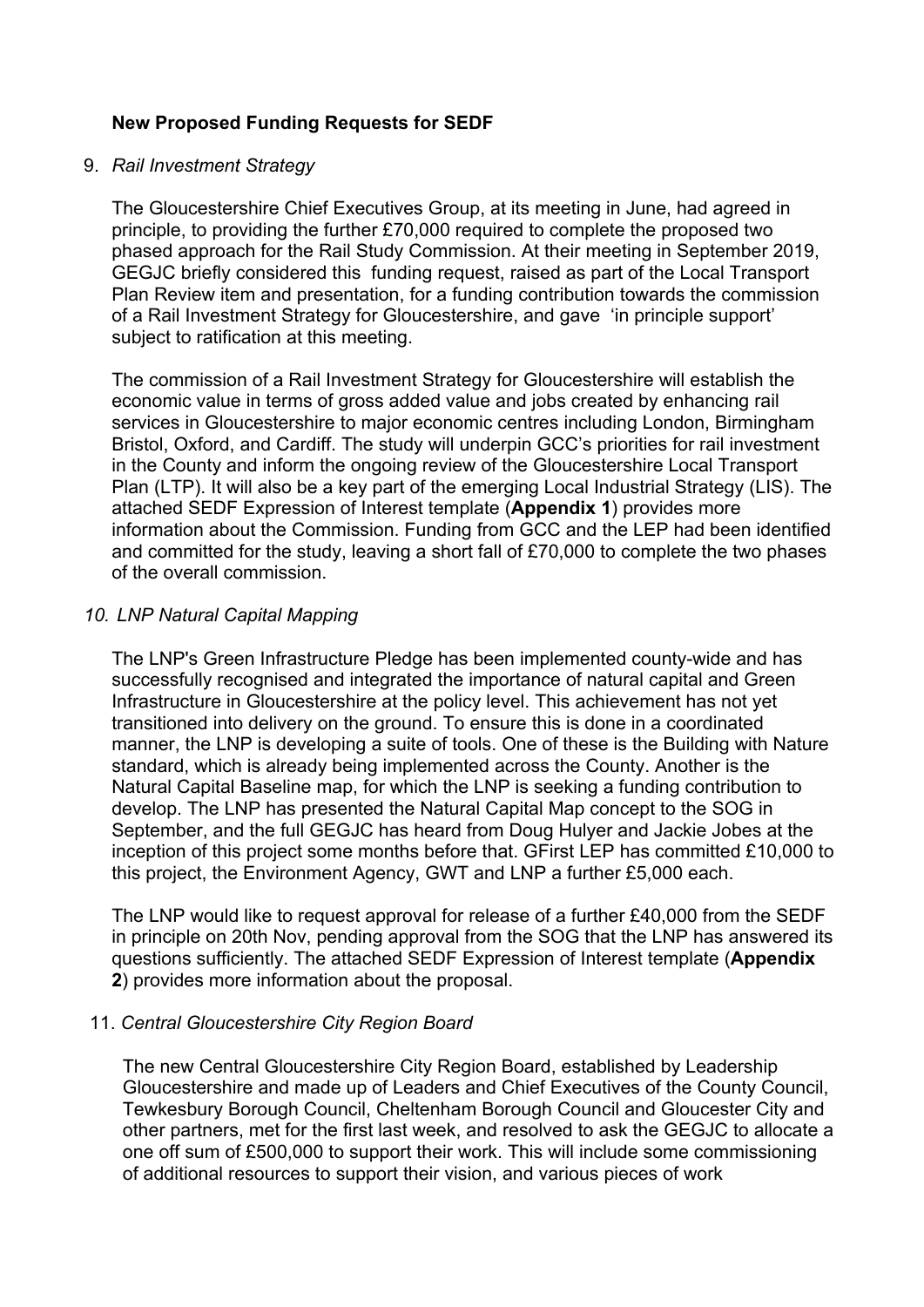masterplanning activities. The SEDF Expression of Interest template (**Appendix 3**) provides more information about the planned work – to follow.

#### 12. *Cyber Tech growth for Gloucestershire*

The Cyber Tech industry is of growing importance to Gloucestershire's economic future. Forming key elements of the 2050 Vision and the emerging Local Industrial Strategy it is evident that Cyber provides the county with a high value and fast growing specialist industry.

The vision for Cyber Central was launched earlier this year providing a compelling vision in which sees Gloucestershire become the UK capital of the Cyber Tech industry, placing us on the global platform. There has been considerable government support and interest in Gloucestershire's leading role in this field, due to the national security interests as well as the rapid growth potential for the industry. The recent Ministerial visit to Cheltenham by Robert Jenrick Secretary of State for MHCLG, focussed on promoting the importance of Cyber Tech, as part of the launch of the Western Gateway.

A request is being made to seek a £200,000 funding contribution from the Business rates Pool SEDF fund, to match fund the development of an economic evidence base and prospectus, to support that growth potential, so that Gloucestershire can further develop this value proposition that will set it apart from other counties, towns and cities. The SEDF Expression of Interest template (**Appendix 4**) provides more information about the proposal – to follow.

#### **Risk Assessment**

13. As always there is a risk to the business rates pool in 2019/20 from the settling of backdated appeals. The issue of NHS Trusts requesting charitable status remains the most significant financial risk to the pool and pool members.

#### **Officer Advice**

14. No officer advice required

#### **Equalities considerations**

15. There are no equalities considerations associated with this decision. It is purely a financial consideration.

#### **Consultation feedback**

16. Each of the Business Rates Pool members has been consulted about this report.

#### **Performance Management/follow-up**

17. The final position of the Business Rates Pool for 2019/20 will be reported after the end of the audit process.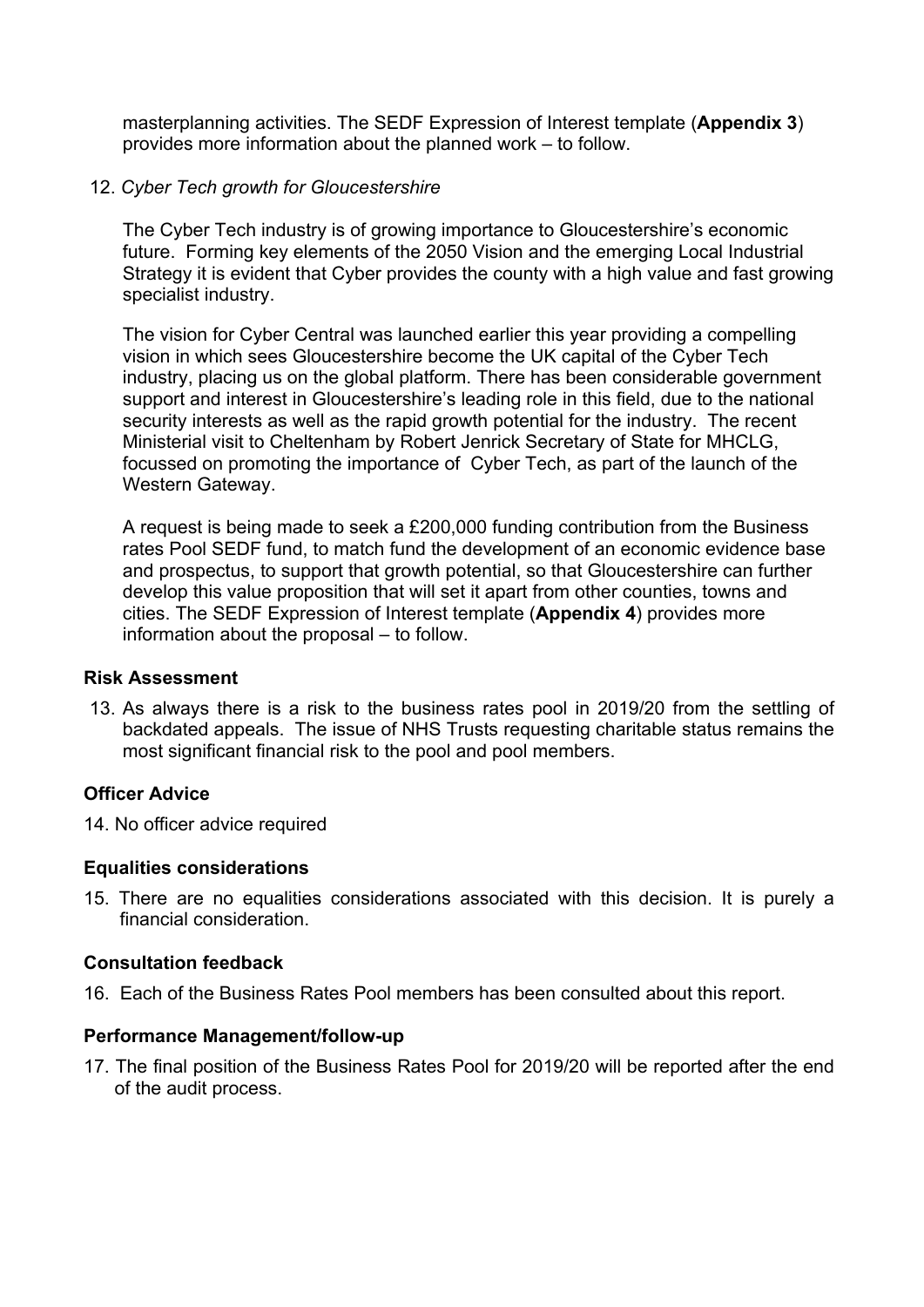# **Appendix A**

# **Projected Balance of the SEDF**

|                                                                                                   | <b>GEGJC</b><br><b>Decision</b><br><b>Date</b> | 2018/19<br>(f'000)  | 2019/20<br>(E'000) | 2020/21<br>(E'000) | 2021/22<br>(E'000) |
|---------------------------------------------------------------------------------------------------|------------------------------------------------|---------------------|--------------------|--------------------|--------------------|
| Item                                                                                              |                                                |                     |                    |                    |                    |
| <b>Funding</b><br>SEDF Balance b/f<br>2017/18 Pool (confirmed)<br>2018/19 Pilot Gain (indicative) |                                                | 336<br>828<br>2,854 | 4,003              | 3,663              | 4,351              |
| Pool Gain (indicative)<br><b>SEDF Funding</b>                                                     |                                                | 615<br>4,633        | 720<br>4,723       | 723<br>4,386       | 4,351              |
|                                                                                                   |                                                |                     |                    |                    |                    |
| <b>Allocations</b><br><b>Operating Costs for Joint</b><br>Committee                               | Nov 17                                         | (5)                 | (5)                | (5)                | (5)                |
| LEP Core Funding (Match)                                                                          | Nov 17                                         | (250)               | (250)              | 0                  | $\mathbf 0$        |
| LEP/LA Inward Investment<br>Programme (EU Match)                                                  | <b>Nov 17</b>                                  | (75)                | 0                  | $\mathbf 0$        | $\mathbf 0$        |
| J.10 Business Case Commission<br>(contribution)                                                   | <b>Nov 18</b>                                  | (275)               | $\mathbf 0$        | 0                  | $\mathbf 0$        |
| Economic Intelligence Data<br><b>Commissioning Fund</b>                                           | <b>Nov 18</b>                                  | (25)                | (25)               | 0                  | $\mathbf 0$        |
| Rail Investment Strategy - to be<br>ratified by the Joint Committee                               | Sept 19                                        | 0                   | (40)               | (30)               | $\pmb{0}$          |
| <b>LNP Capital Mapping</b>                                                                        |                                                |                     | (40)               |                    |                    |
| <b>Central Gloucestershire City</b><br>Region Board                                               |                                                |                     | (500)              |                    |                    |
| <b>Cyber Centre</b>                                                                               |                                                |                     | (200)              |                    |                    |
| <b>Total Allocations</b>                                                                          |                                                | (630)               | (1,060)            | (35)               | (5)                |
| <b>SEDF Balance c/f</b>                                                                           |                                                | 4,003               | 3,663              | 4,351              | 4,346              |